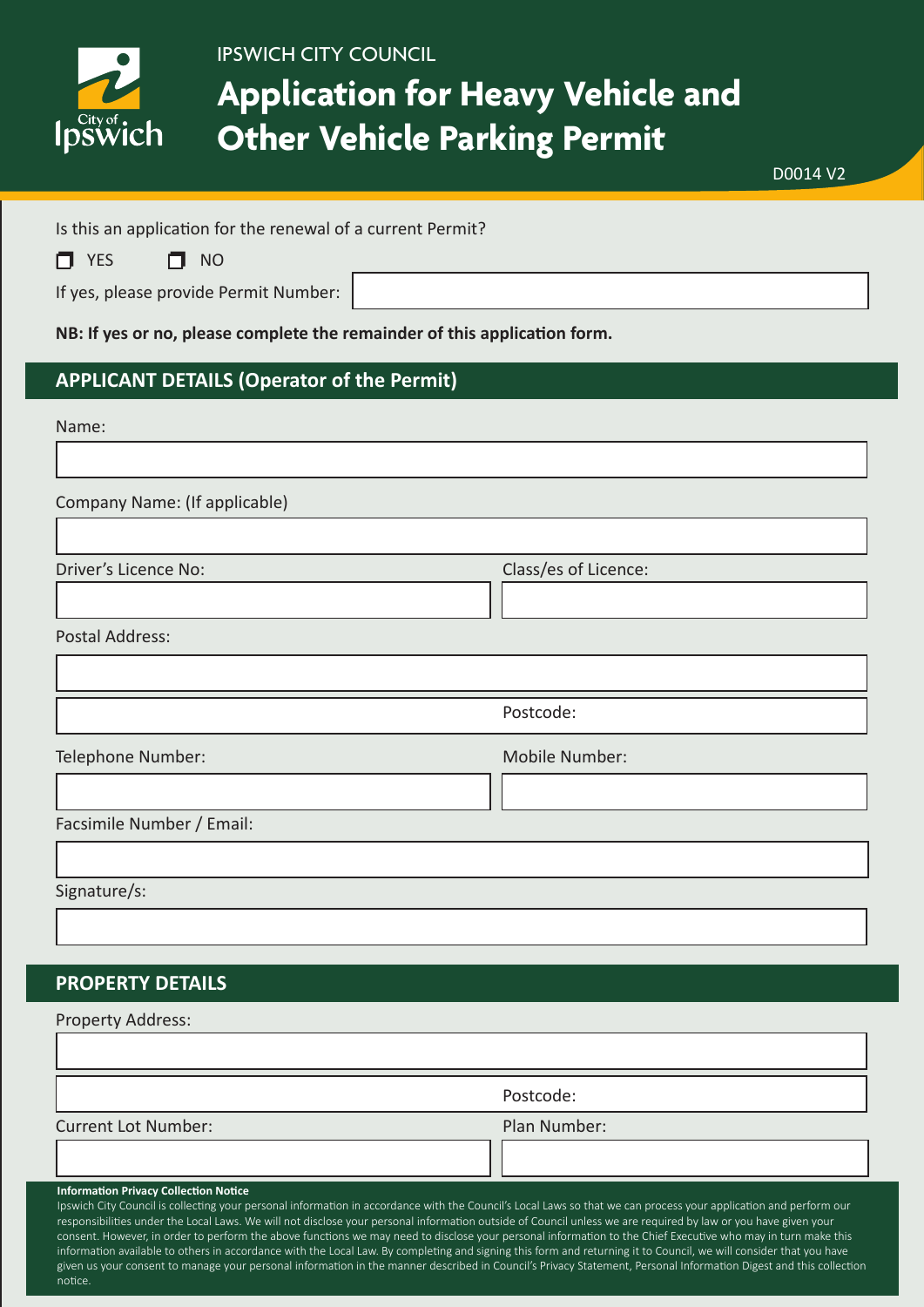

## **Application for Heavy Vehicle and Other Vehicle Parking Permit**

D0014 V2

#### **LAND OWNER'S CONSENT (see end notes)**

Name of owner/s of the land

I/We, the above mentioned owner/s of the land, consent to the making of this application Signature of owner/s of the land Date Date Date Date Date

 $\Box$  The owner's written consent is attached or will be provided separately to the assessment manager

### **HEAVY VEHICLE DETAILS**

 $\Box$  Parking or storage of heavy vehicle

|                                                                          | Vehicle Registration Nos: |  |  |
|--------------------------------------------------------------------------|---------------------------|--|--|
|                                                                          |                           |  |  |
| Type and make of vehicle/s and any adjunct vehicle to be stored on site: |                           |  |  |

Gross Vehicle Mass (GVM) of each vehicle: Length of each vehicle:

Details of any machinery to be carried on any vehicle or trailer:

Details of load carried by each heavy vehicle:

Has Council Approval been obtained for the vehicle crossover/s at the property?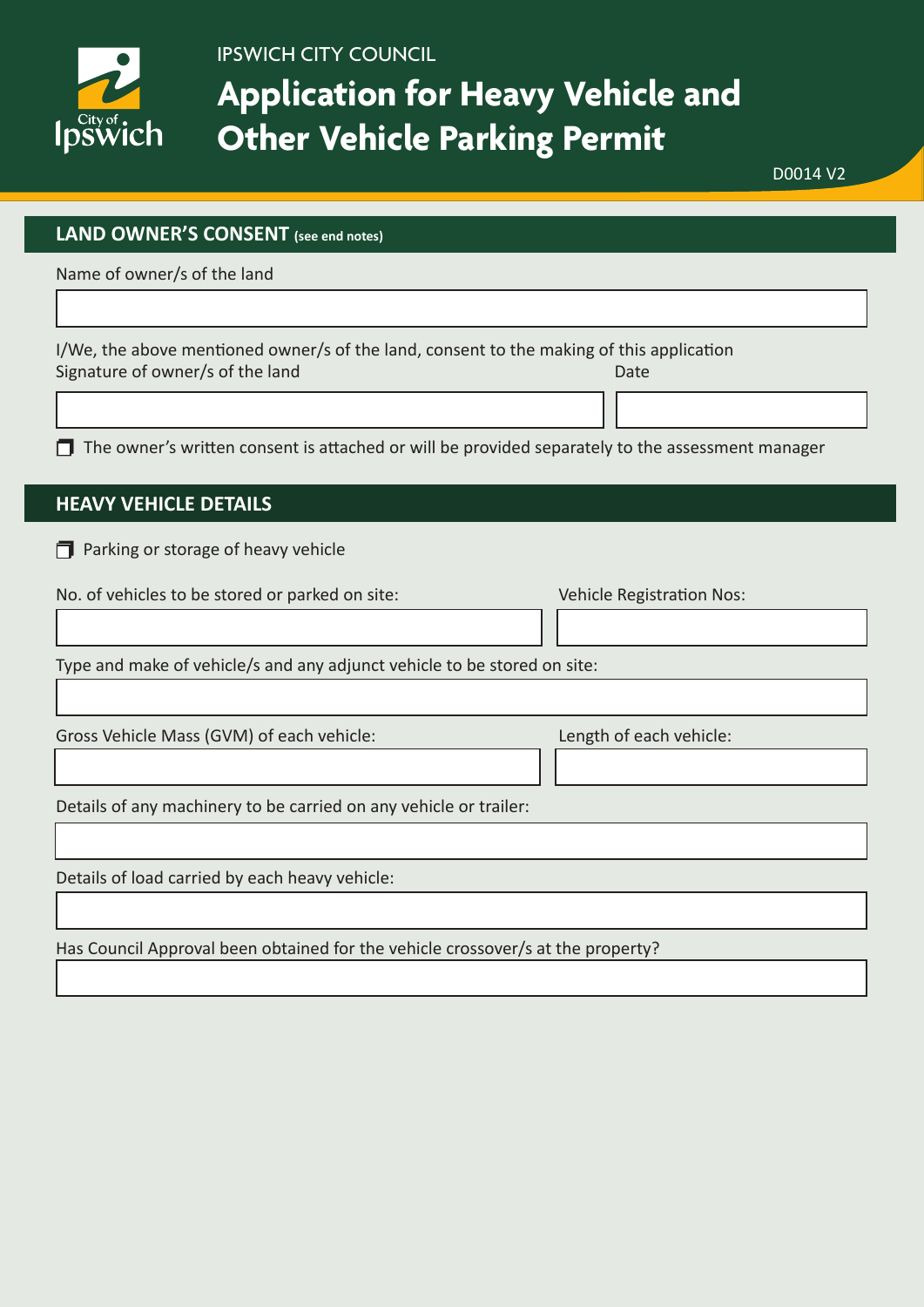

## **Application for Heavy Vehicle and Other Vehicle Parking Permit**

D0014 V2

### **OTHER VEHICLE DETAILS**

 $\Box$  Parking or storage of unregistered or damaged vehicle

No. of vehicles to be stored or parked on site: Type and make of vehicle/s to be stored on site:

Condition of vehicles proposed to be stored on site:

Future intentions with regard to the use of vehicles stored on site:

## **SITE PARTICULARS**

Proposed hours of arrival / departure of heavy vehicles on site:

Proposed method of entry / exit of vehicles to site:

Details of pavement material of both the access and parking location:

**NB: A separate approval may be required from Council for the construction of an invert crossing and driveway.**

 $\Box$  Site plan attached

**NB: The site plan must indicate location of existing buildings on site, location of all vehicles to be parked on site and details of any existing / proposed structures to be used to house the subject vehicles. The plan must be referenced and dated.**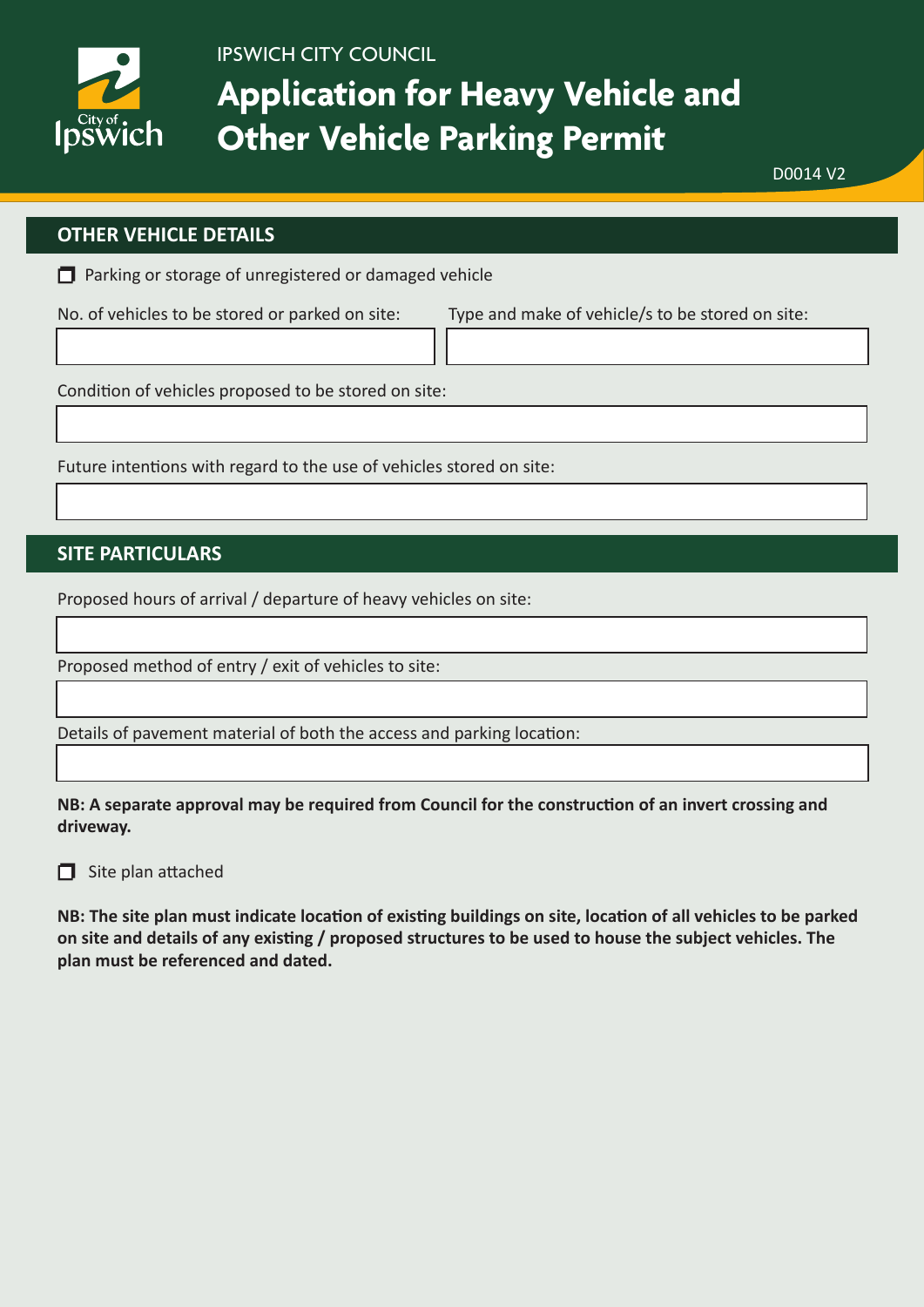

**Application for Heavy Vehicle and Other Vehicle Parking Permit**

D0014 V2

## **GROUNDS FOR CONSIDERATION / SUPPORTING DOCUMENTATION TO ASSIST IN THE ASSESSMENT PROCESS**